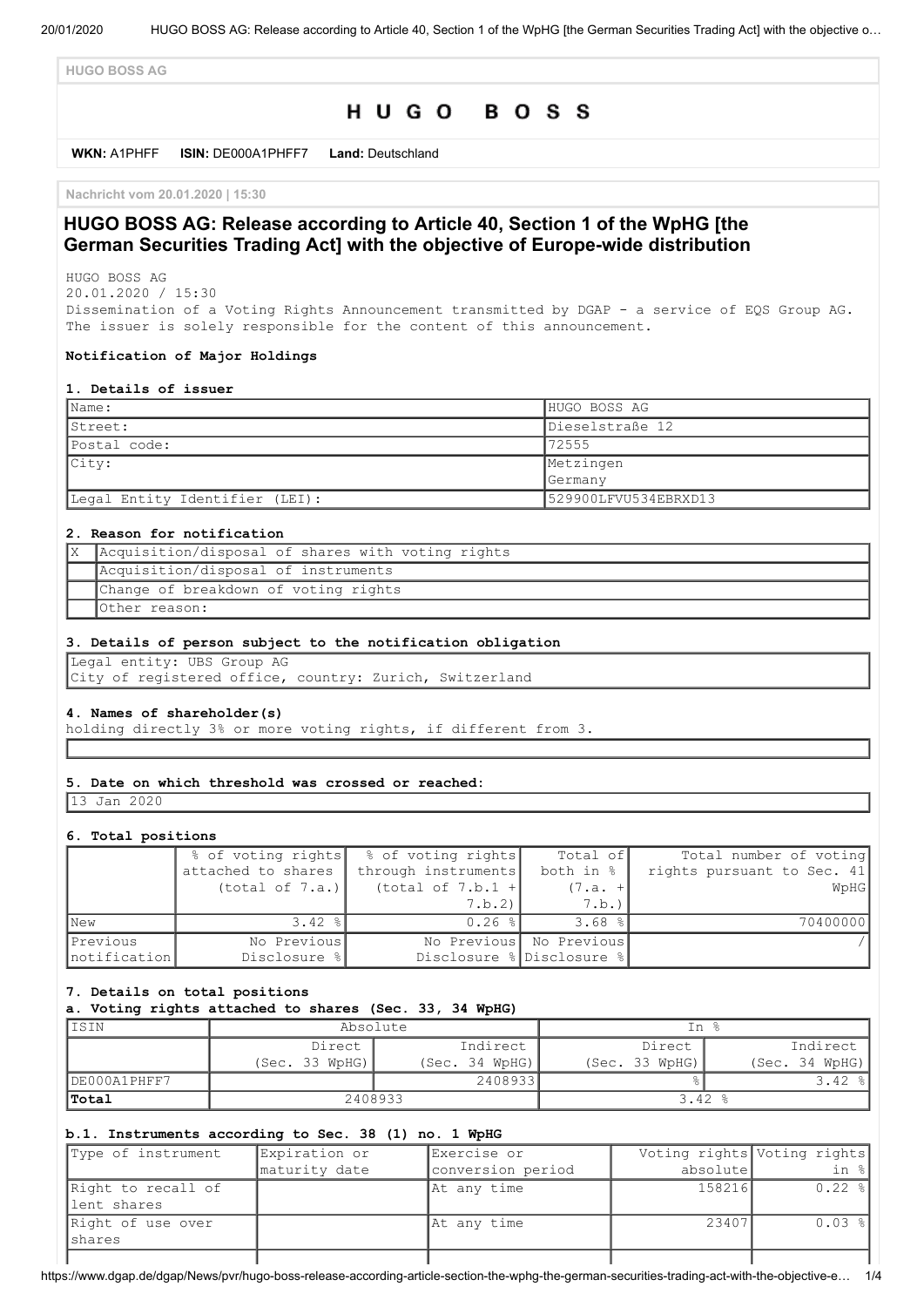| 20/01/2020 |  |
|------------|--|
|------------|--|

HUGO BOSS AG: Release according to Article 40, Section 1 of the WpHG [the German Securities Trading Act] with the objective o...

| <b>Total</b> | $\overline{\phantom{0}}$ | r<br>$\cdot$ . $\sim$ $\circ$ |
|--------------|--------------------------|-------------------------------|
|              |                          |                               |

|                                                   | b.2. Instruments according to Sec. 38 (1) no. 2 WpHG |                  |               |                                   |
|---------------------------------------------------|------------------------------------------------------|------------------|---------------|-----------------------------------|
| Type of Expiration or<br>instrument maturity date | Exercise or<br>conversion period settlement          | Cash or physical | Voting rights | Voting<br>absolute rights in $\ $ |
|                                                   |                                                      |                  |               |                                   |
|                                                   |                                                      | Total            |               |                                   |

### **8. Information in relation to the person subject to the notification obligation**

Person subject to the notification obligation is not controlled nor does it control any other undertaking(s) that directly or indirectly hold(s) an interest in the (underlying) issuer (1.).

X Full chain of controlled undertakings starting with the ultimate controlling natural person or legal entity:

| Name                       | % of voting rights             | % of voting rights through     | Total of both (if    |
|----------------------------|--------------------------------|--------------------------------|----------------------|
|                            | (if at least $3\frac{6}{5}$ or | instruments (if at least 5% or | at least 5% or       |
|                            | more)                          | more)                          | more)                |
| UBS Group AG               | 옹                              | &                              |                      |
| UBS AG                     | o <sub>o</sub>                 | $\%$                           | g                    |
|                            |                                |                                |                      |
| UBS Group AG               | $\%$                           | $\%$                           | နွ                   |
| <b>UBS AG</b>              | 옹                              | $\%$                           | $\%$                 |
| UBS Switzerland AG         | o <sub>o</sub>                 | $\%$                           | &                    |
|                            |                                |                                |                      |
|                            |                                |                                |                      |
| UBS Group AG               | 옹                              | $\%$                           | &                    |
| <b>UBS AG</b>              | $\%$                           | $\%$                           | %                    |
| UBS Americas Holding       | o <sub>o</sub>                 | °                              |                      |
| LLC                        |                                |                                |                      |
| UBS Americas Inc.          | °                              | &                              | န္                   |
| UBS Asset Management       | ٩,                             | °                              |                      |
| (Americas) Inc.            |                                |                                |                      |
| UBS Asset Management       | 옹                              | နွ                             |                      |
| Trust Company              |                                |                                |                      |
|                            |                                |                                |                      |
| UBS Group AG               | 옹                              | $\%$                           |                      |
| UBS AG                     | 옹                              | $\%$                           | ℅                    |
| UBS Asset Management       | o <sub>o</sub>                 | °                              |                      |
| AG                         |                                |                                |                      |
| UBS Asset Management       | 옹                              | $\%$                           |                      |
| Holding (No. 2) Ltd        |                                |                                |                      |
| UBS Asset Management       | 옹                              | °                              |                      |
| Holding Ltd                |                                |                                |                      |
| UBS Asset Management       | ⊱                              | နွ                             |                      |
| (UK) Limited               |                                |                                |                      |
|                            |                                |                                |                      |
| UBS Group AG               | 옹                              | $\%$                           | ℅                    |
| UBS AG                     | 옹                              | $\%$                           | &                    |
|                            | 옹                              | o6                             |                      |
| UBS Asset Management<br>AG |                                |                                |                      |
| UBS Asset Management       | o <sub>o</sub>                 | $\%$                           |                      |
| Holding (No. 2) Ltd        |                                |                                |                      |
| UBS Asset Management       | 옹                              | နွ                             |                      |
| Holding Ltd                |                                |                                |                      |
| UBS Asset Management       | 옹                              | နွ                             | 옹                    |
| Life Ltd                   |                                |                                |                      |
|                            |                                |                                |                      |
|                            |                                |                                |                      |
| UBS Group AG               | °                              | $\%$                           | %                    |
| UBS AG                     | o,                             | $\%$                           | $\frac{1}{\sqrt{2}}$ |
| UBS Asset Management       | o.                             | $\%$                           | $\%$                 |
| AG                         |                                |                                |                      |
| UBS Asset Management       | $\frac{6}{6}$                  | $\%$                           | $\%$                 |
| (Singapore) Ltd            |                                |                                |                      |
|                            |                                |                                |                      |
| <b>UBS</b> Group AG        | °                              | $\%$                           | %                    |
| <b>UBS AG</b>              | °                              | $\%$                           | $\%$                 |
| UBS Asset Management       | °                              | °                              | $\frac{6}{6}$        |
| AG                         |                                |                                |                      |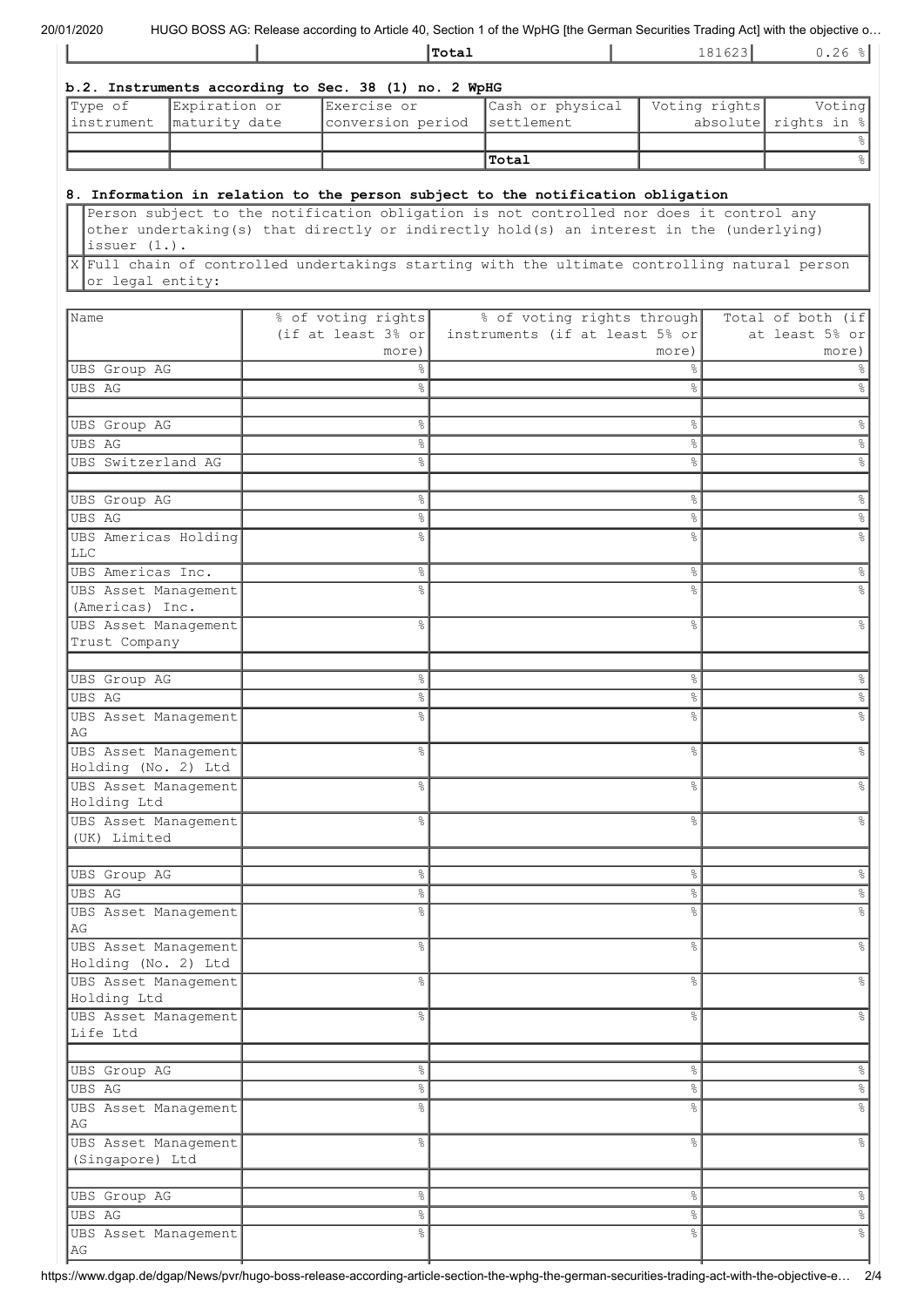20/01/2020 HUGO BOSS AG: Release according to Article 40, Section 1 of the WpHG [the German Securities Trading Act] with the objective o…

| UBS Fund Management  | $\frac{6}{6}$  | နွ                   | 응                    |
|----------------------|----------------|----------------------|----------------------|
| (Luxembourg) SA      |                |                      |                      |
|                      |                |                      |                      |
| UBS Group AG         | $\%$           | $\%$                 | &                    |
| <b>UBS AG</b>        | 옹              | $\%$                 | $\%$                 |
| UBS Asset Management | g.             | $\frac{6}{6}$        | g                    |
| AG                   |                |                      |                      |
| UBS Asset Management | g.             | &                    | g                    |
| Switzerland AG       |                |                      |                      |
| UBS Fund Management  | $\frac{6}{6}$  | $\frac{6}{6}$        | 응                    |
| (Switzerland) AG     |                |                      |                      |
|                      |                |                      |                      |
| UBS Group AG         | $\%$           | $\%$                 | %                    |
| UBS AG               | $\%$           | $\%$                 | $\%$                 |
| UBS Americas Holding | o <sub>o</sub> | o <sub>o</sub>       | 응                    |
| <b>LLC</b>           |                |                      |                      |
| UBS Americas Inc.    | &              | $\%$                 | %                    |
| UBS Asset Management | o <sub>o</sub> | o <sub>o</sub>       | g                    |
| (Americas) Inc.      |                |                      |                      |
|                      |                |                      |                      |
| UBS Group AG         | $\%$           | &                    | &                    |
| UBS AG               | $\%$           | $\%$                 | °                    |
| UBS Asset Management | o <sub>o</sub> | $\%$                 | 응                    |
| AG                   |                |                      |                      |
| UBS Asset Management | $\frac{6}{6}$  | &                    | &                    |
| Switzerland AG       |                |                      |                      |
|                      |                |                      |                      |
| <b>UBS</b> Group AG  | $\%$           | $\%$                 | $\%$                 |
| <b>UBS AG</b>        | 옹              | $\%$                 | $\frac{1}{\sqrt{2}}$ |
| UBS Europe SE        | $\%$           | $\%$                 | $\frac{1}{\sqrt{2}}$ |
| <b>UBS</b> Gestion   | o <sub>o</sub> | &                    | e<br>8               |
| S.G.I.I.C., SA       |                |                      |                      |
|                      |                |                      |                      |
| <b>UBS</b> Group AG  | &              | $\%$                 | &                    |
| <b>UBS AG</b>        | $\%$           | $\%$                 | $\frac{1}{\sqrt{2}}$ |
| UBS (Jersey)         | g.             | $\frac{6}{6}$        | 응                    |
| Limited              |                |                      |                      |
| <b>UBS Trustees</b>  | &              | $\frac{8}{6}$        | &                    |
| (Jersey) Ltd         |                |                      |                      |
|                      |                |                      |                      |
| <b>UBS Group AG</b>  | $\frac{6}{6}$  | $\frac{6}{6}$        | $\infty$             |
| <b>UBS AG</b>        | $\%$           | $\frac{1}{\sqrt{2}}$ | $\frac{1}{\sqrt{2}}$ |
| UBS Americas Holding | &              | $\%$                 | $\frac{1}{\sqrt{2}}$ |
| LLC                  |                |                      |                      |
| UBS Americas Inc.    | $\frac{8}{6}$  | $\frac{8}{6}$        | $\frac{1}{6}$        |
| UBS Financial        | $\frac{8}{6}$  | $\frac{1}{6}$        | $^{\circ}$           |
| Services Inc.        |                |                      |                      |

#### **9. In case of proxy voting according to Sec. 34 para. 3 WpHG**

(only in case of attribution of voting rights in accordance with Sec. 34 para. 1 sent. 1 No. 6 WpHG)

Date of general meeting:

Holding total positions after general meeting (6.) after annual general meeting:

| Proportion of voting rights! | Proportion of instruments! |  |
|------------------------------|----------------------------|--|
|                              |                            |  |

### **10. Other explanatory remarks:**

Date

17 Jan 2020

20.01.2020 The DGAP Distribution Services include Regulatory Announcements, Financial/Corporate News and Press Releases. Archive at www.dgap.de